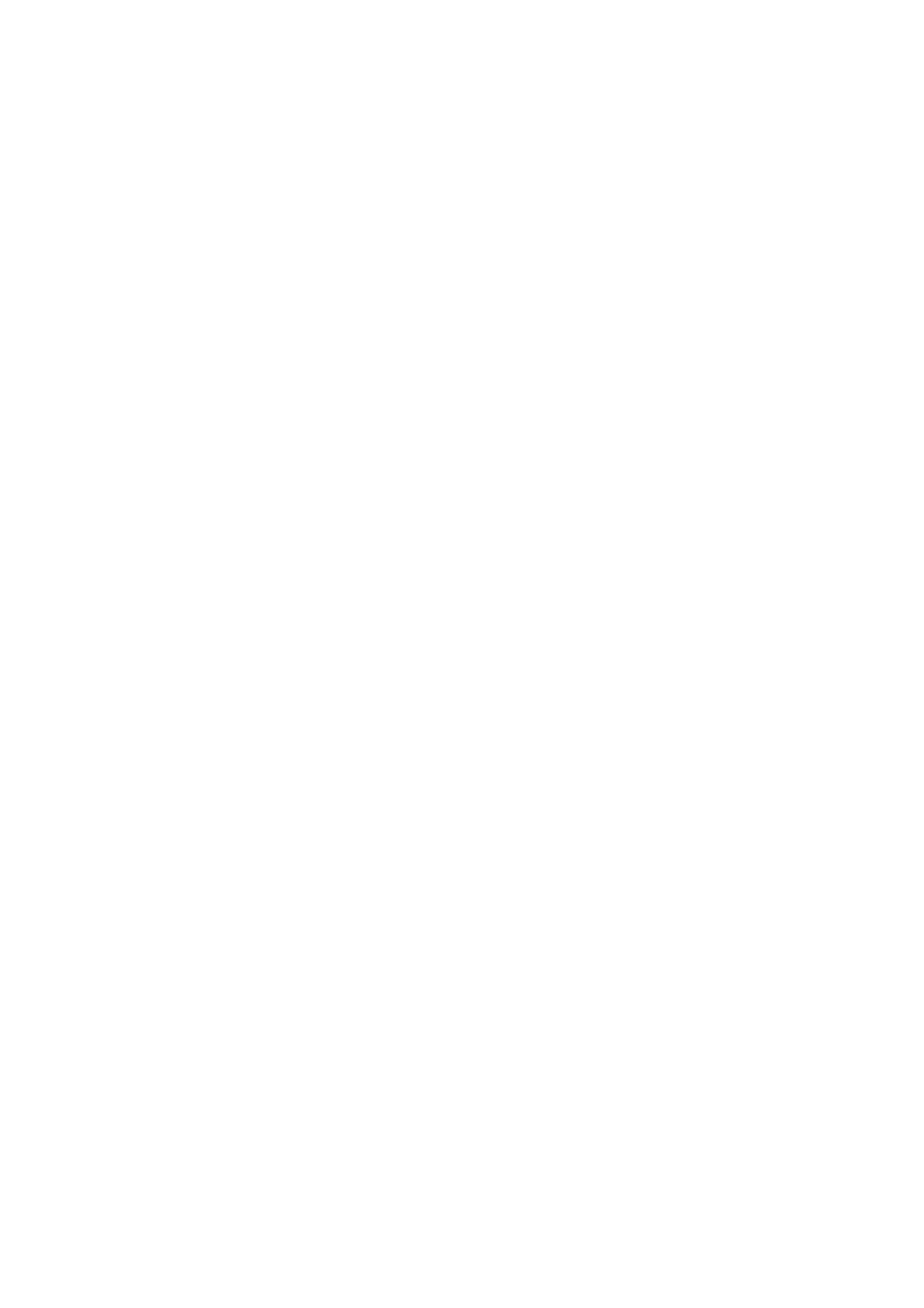First print



New South Wales

# **Education Further Amendment (Publication of School Results) Bill 2009**

### **Contents**

|                                      | Page |
|--------------------------------------|------|
|                                      |      |
|                                      |      |
| Amendment of Education Act 1990 No 8 |      |
|                                      |      |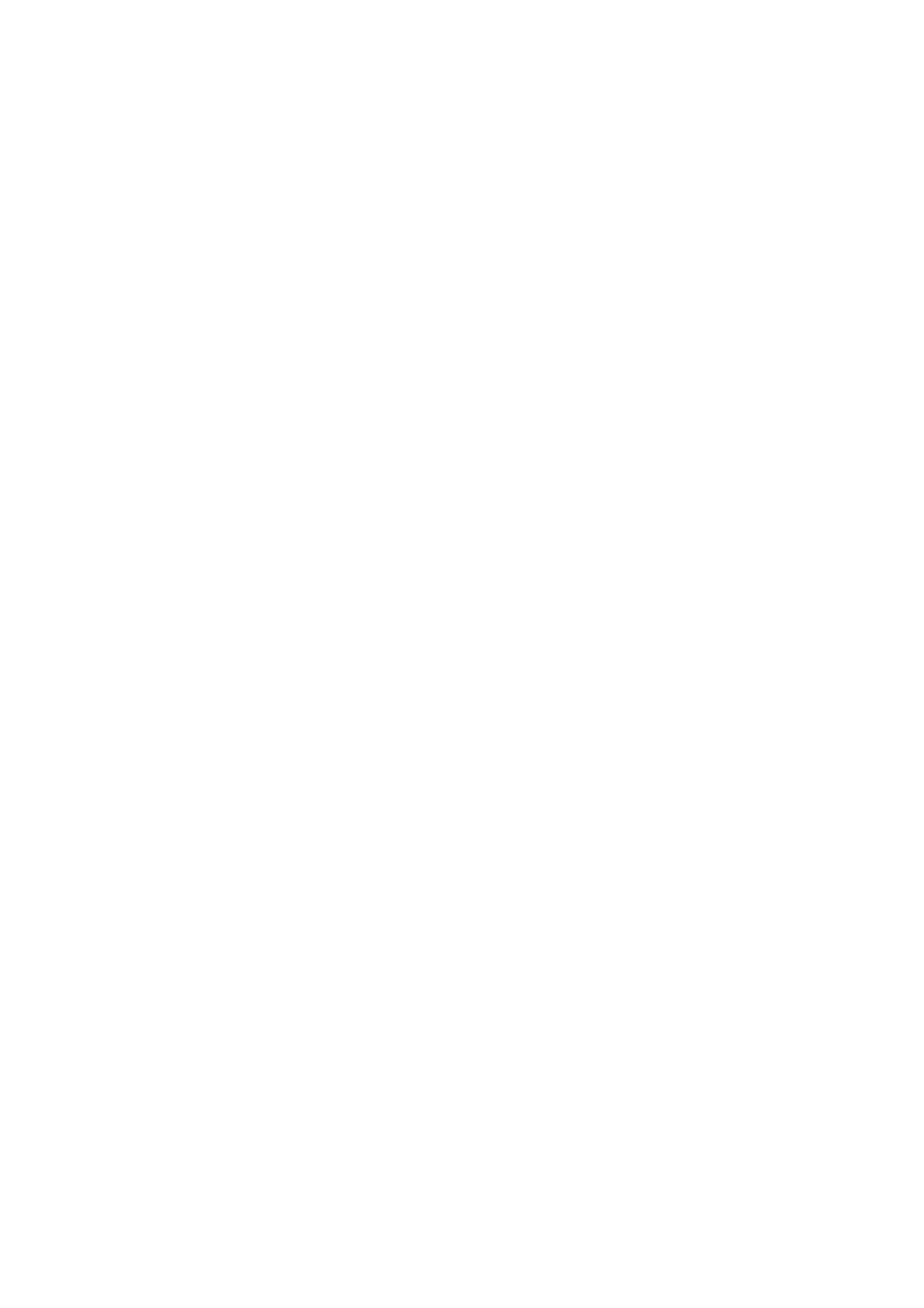

New South Wales

# **Education Further Amendment (Publication of School Results) Bill 2009**

No , 2009

#### **A Bill for**

An Act to amend the *Education Act 1990* to repeal certain provisions that prohibit the publication of school results.